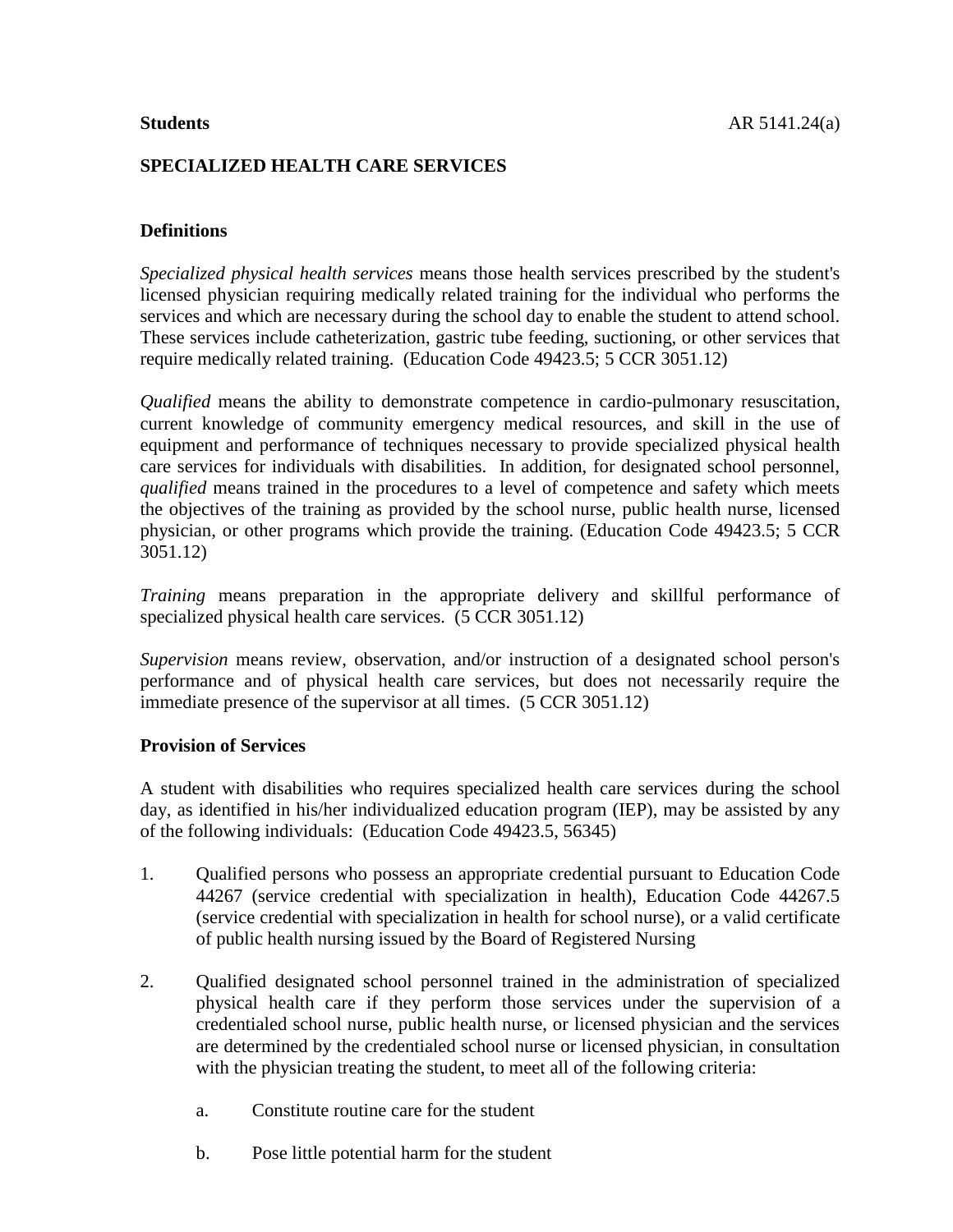## **SPECIALIZED HEALTH CARE SERVICES** (continued)

- c. Are performed with predictable outcomes, as defined in the student's IEP
- d. Do not require a nursing assessment, interpretation, or decision making by the designated school personnel

#### *(cf. 6159 - Individualized Education Program)*

Specialized health care or other services that require medically related training shall be provided pursuant to Education Code 49423. (Education Code 49423.5)

### *(cf. 5141.21 - Administering Medication and Monitoring Health Conditions)*

Schools shall provide appropriate accommodations for safety and necessary physical care services. The student's personal privacy and dignity shall be assured. (5 CCR 3051.12)

A qualified school nurse, public health nurse, or licensed physician responsible for supervising the physical health care of students with disabilities in the school setting shall: (5 CCR 3051.12)

- 1. Coordinate the health care services to the students with disabilities on the school site
- 2. Consult with appropriate personnel regarding management of health care services for students with disabilities
- 3. Make appropriate referrals and maintain communication with health agencies providing care to students with disabilities
- 4. Maintain or review licensed physician and parent/guardian requests and daily documentation records

The licensed physician of a student with disabilities who is required to receive physical health care services shall provide a written statement detailing the procedure and time schedule by which such procedures are to be given. In addition, the student's parent/guardian shall provide a written statement indicating his/her desire that the district assist the student in the matters set forth in the physician's statement and granting consent for the delivery of such services. (5 CCR 3051.12)

For each student with disabilities, the district shall maintain the physician and parent/guardian statements, as well as the specific standardized procedures to be used if the services are provided. The district shall also maintain daily documentation of specific